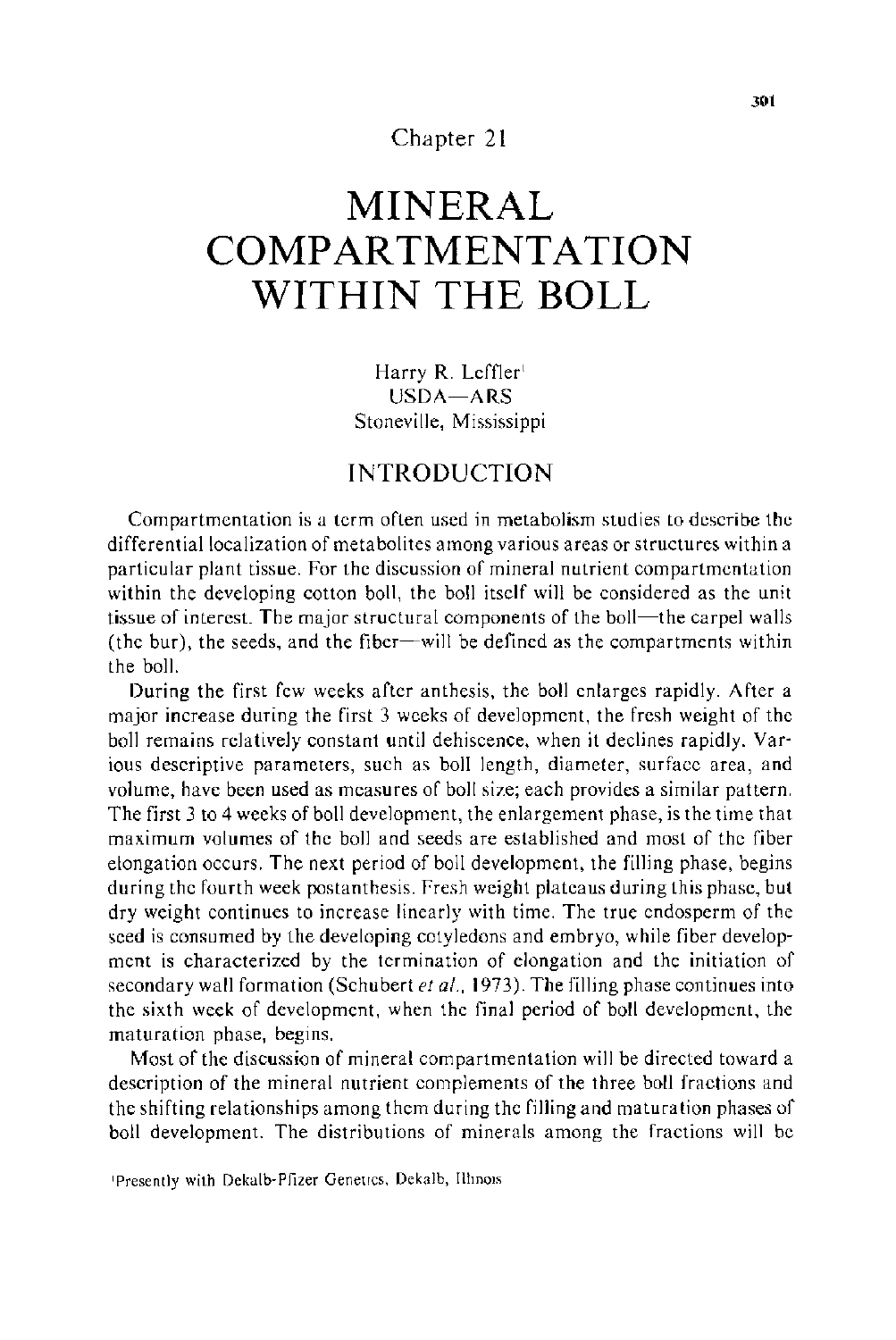



described individually first, then generally in the final section. (Additional discussions on minerals may be found in Chapters 9, 20 and 24.)

As a general reference, the dry weights of the various fractions are illustrated in Figure 1, as are the approximate times of the three phases of boll development. The seed and fiber were separated at the demarcation between the inner and outer integuments of the seedcoat. Consequently, the weights of the fiber fraction were very slightly overestimated because parts of the outer integuments were included with the fiber. Fiber samples used for chemical determinations were, however, contaminant-free.

Most of these data are taken from the earlier reports of Leffler (1976) and Leffler and Tubertini (1976). The levels of mineral nutrients found in these studies agree, in general, with those reported in other studies (Bassett *et* at., 1970; Bartee and Krieg, 1974).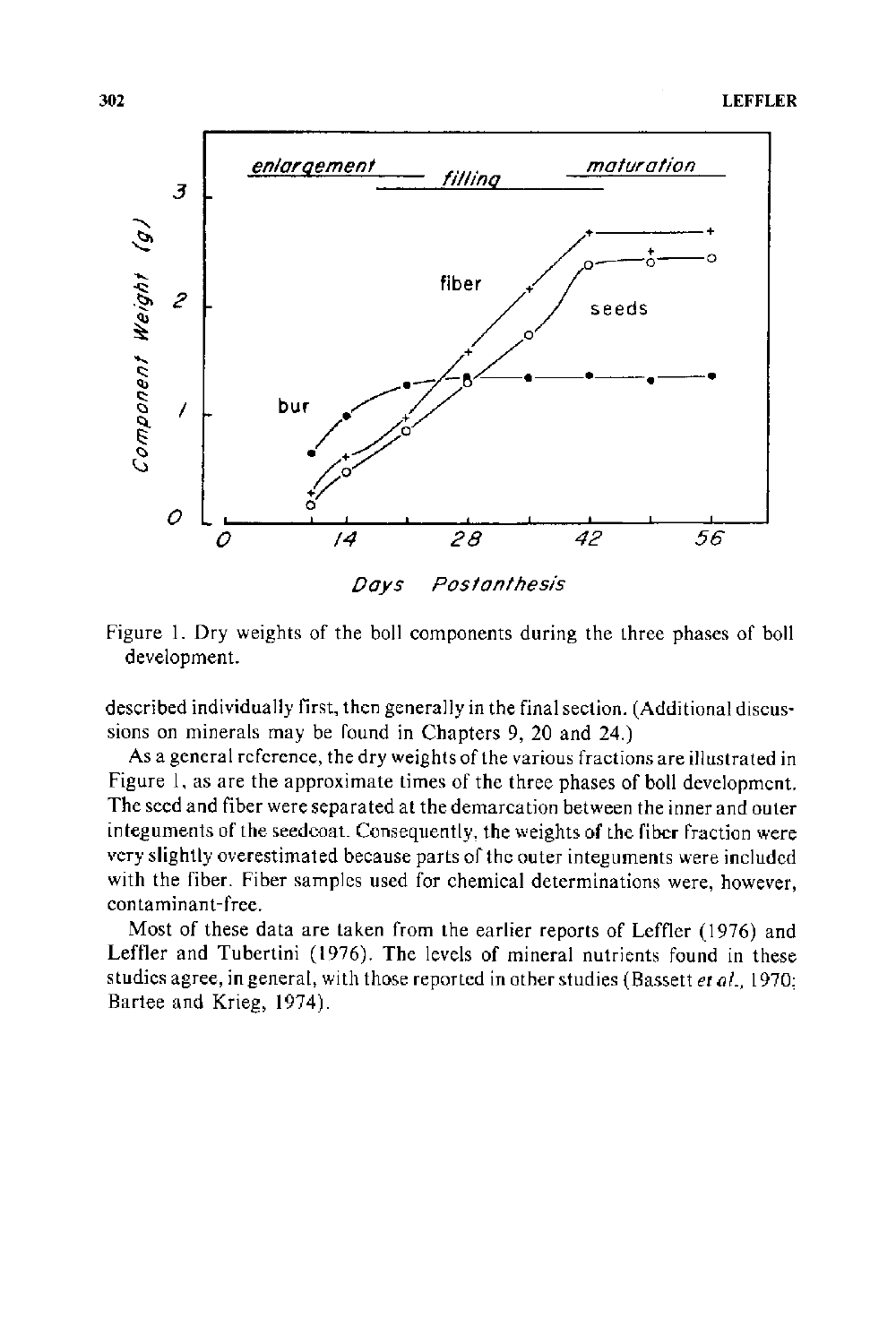#### MINERAL COMPARTMENTATION 303

## MAJOR ELEMENTS

#### **NITROGEN**

The carpel walls and the seeds were analyzed for nitrogen (N) content (Figure 2). While there would surely be some  $N$  in the fiber, especially during early development, our efforts to measure it were not successful. Therefore, the discus-



Figure 2. Compartmentation of N in developing bolls.

sion of boll N will be restricted to the pools of N in the bur and in the seeds. During early boll development, most of the boll's  $N$  is in the vegetative tissue. This bur  $N$ content peaks around the end of the third week of development, then declines throughout subsequent development.

The decrease in bur  $N$  coincides with the acceleration of  $N$  accumulation by the seeds. Between the third and sixth weeks of boll development, the accumulation of N by the seeds was nearly linear. Even though seed N accumulation slows at the end of the filling phase, it remains significant well into the maturation phase. In fact, over one-third of the seed N accumulates during boll maturation. (Other aspects of N may be found in Chapter 10).

### **PHOSPHORUS**

The accumulation of phosphorus (P) by the boll fractions follows much the same pattern as does N accumulation (Figure 3). There are, however, two major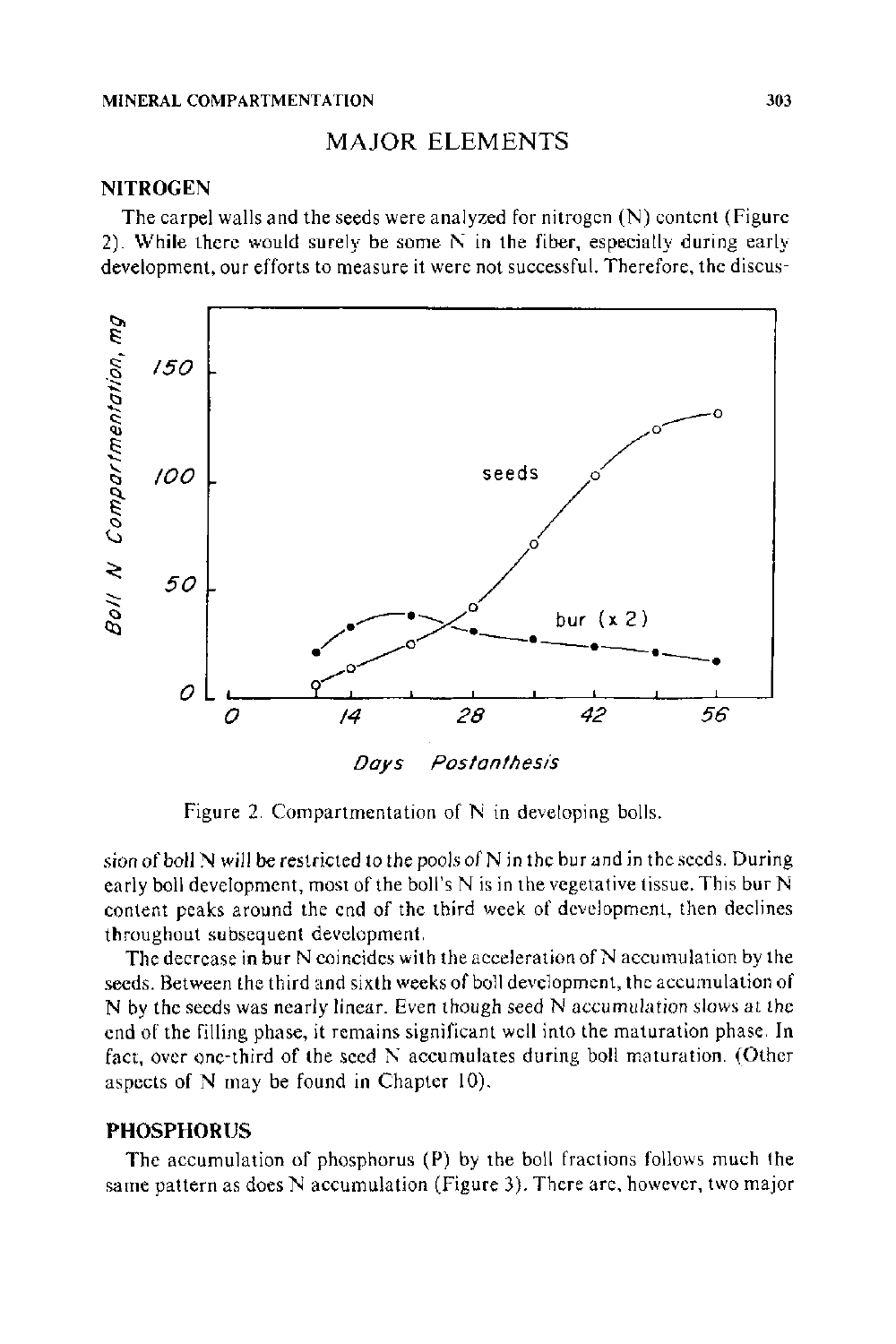

Figure 3. Compartmentation of P in developing bolls.

differences in the accumulation patterns of these two major nutrients. First, significant transient accumulation of P by the fiber was observed, with fiber P content reaching a maximum about 21 days postanthesis—this is the period of maximum fiber elongation. Phosphorus content of the fiber decreased during the period of secondary wall formation. Second, the P content of the bur does not peak until about the fifth week of development, and subsequent loss of P from the bur is not nearly so great as that for N.

As was the case with N, though, the seeds are the primary sites of P compartmentation within the developing boll. Additional accumulation during the maturation phase amounts to almost one-fourth of the total seed P. Similarly, threefourths of the P present in the fiber fraction at the beginning of maturation is lost during that phase.

## **POTASSIUM**

The accumulation and distribution of potassium  $(K)$  in the developing boll are markedly different from those patterns described above for N and P (Figure 4). The bur, not the seeds, is the primary sink for boll K. With only minor fluctuations, the accumulation of K by the bur is nearly linear throughout the three phases of boll development. At maturity, the bur contains over 5 percent K.

The fiber is the second greatest sink for K through the fifth week of development, which suggests that K may be required for both elongation and secondary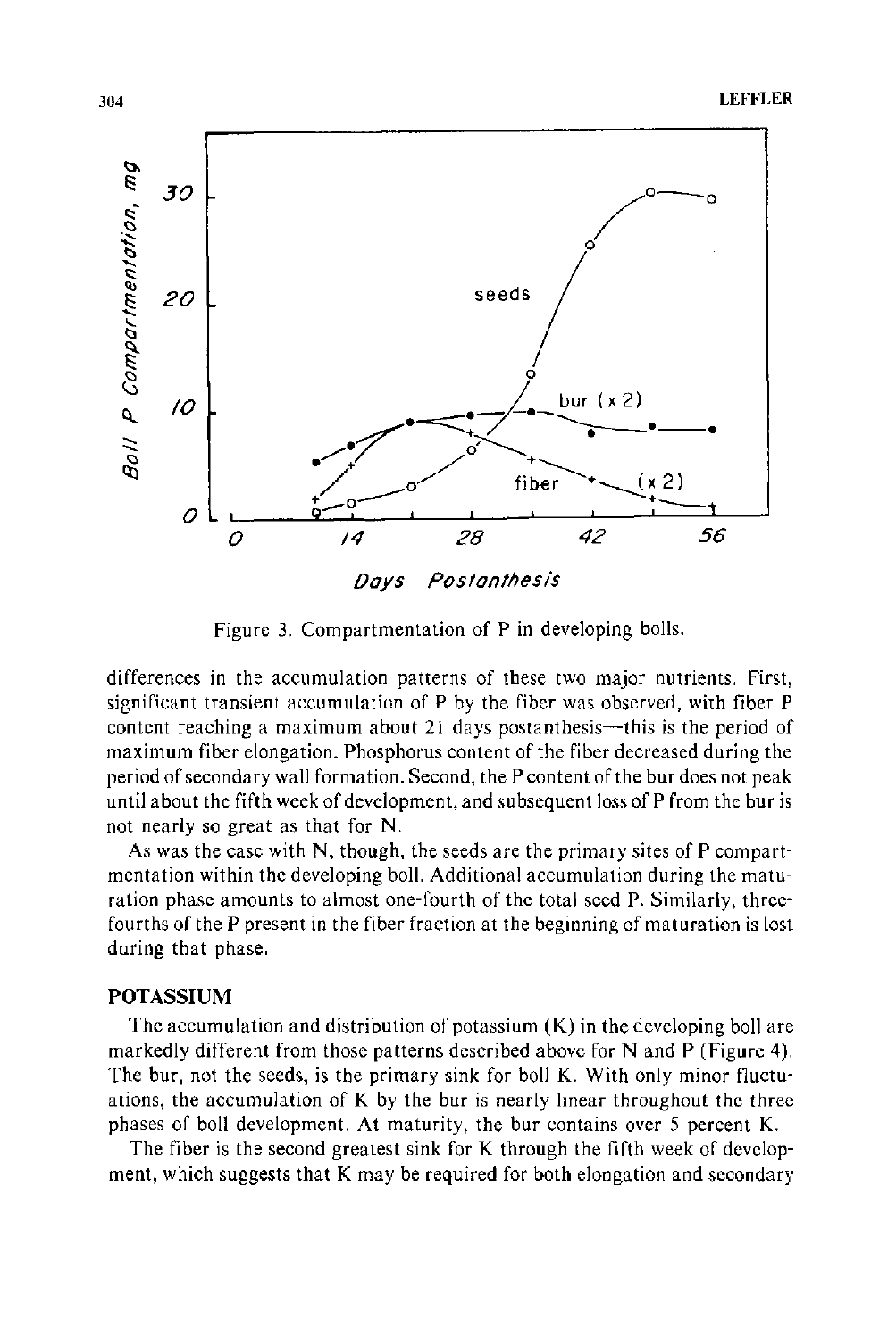

Figure 4. Compartmentation of K in developing bolls.

wall deposition. Although some K moves from the fiber during the sixth week, most of the K is exported later in the maturation phase. Accumulation of K by the seeds is essentially complete by the end of the sixth week; only a bout one-eighth of the total seed K accumulates during seed maturation.

# MINOR ELEMENTS

### CALCIUM

Calcium (Ca) is often considered to be a mineral nutrient with more structural than metabolic function. As such, fluctuations of Ca contents of the various components of the cotton boll would be expected to relatively approximate their changes in dry weight. This is essentially the pattern that is found (Figure 5). Again, the seeds ultimately contain more of the boll Ca than do either the bur or the fiber, accounting for almost all of the accumulation after the third week of development. The Ca in the bur increases only during the enlargement phase, then remains constant at about 2.5 mg. The bur, however, contains more Ca than the other boll components through the first 5 weeks of development. Then, beginning during the transition into the maturation phase, theCa content of the seeds exceeds that of either the bur or the fiber. The Ca content of the fiber remains low throughout development, increasing only during fiber elongation (Benedict *et al.,* 1973; Schubert *eta!.,* 1973).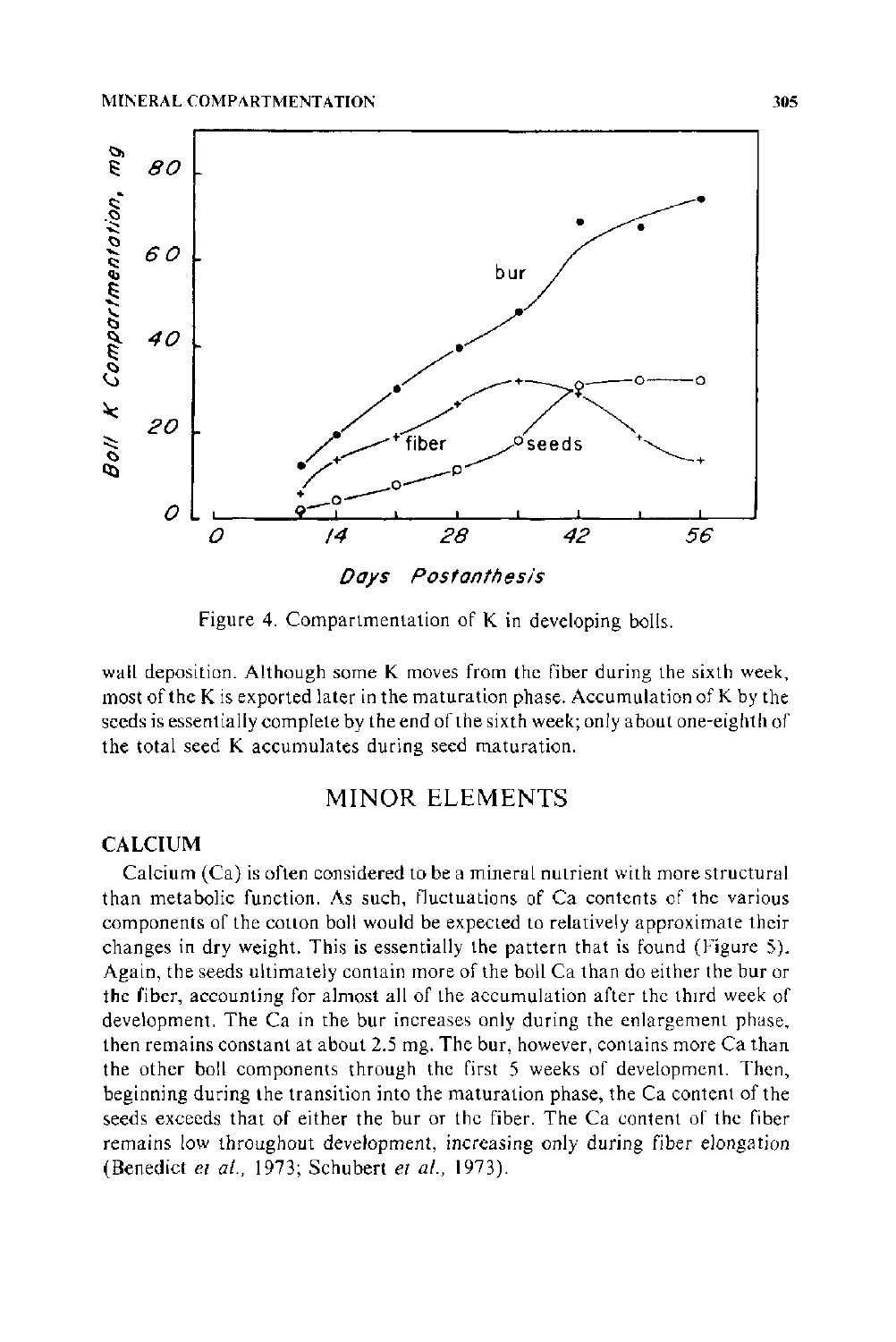

Figure 5. Compartmentation of Ca in developing bolls.



Figure 6. Compartmentation of Mg in developing bolls.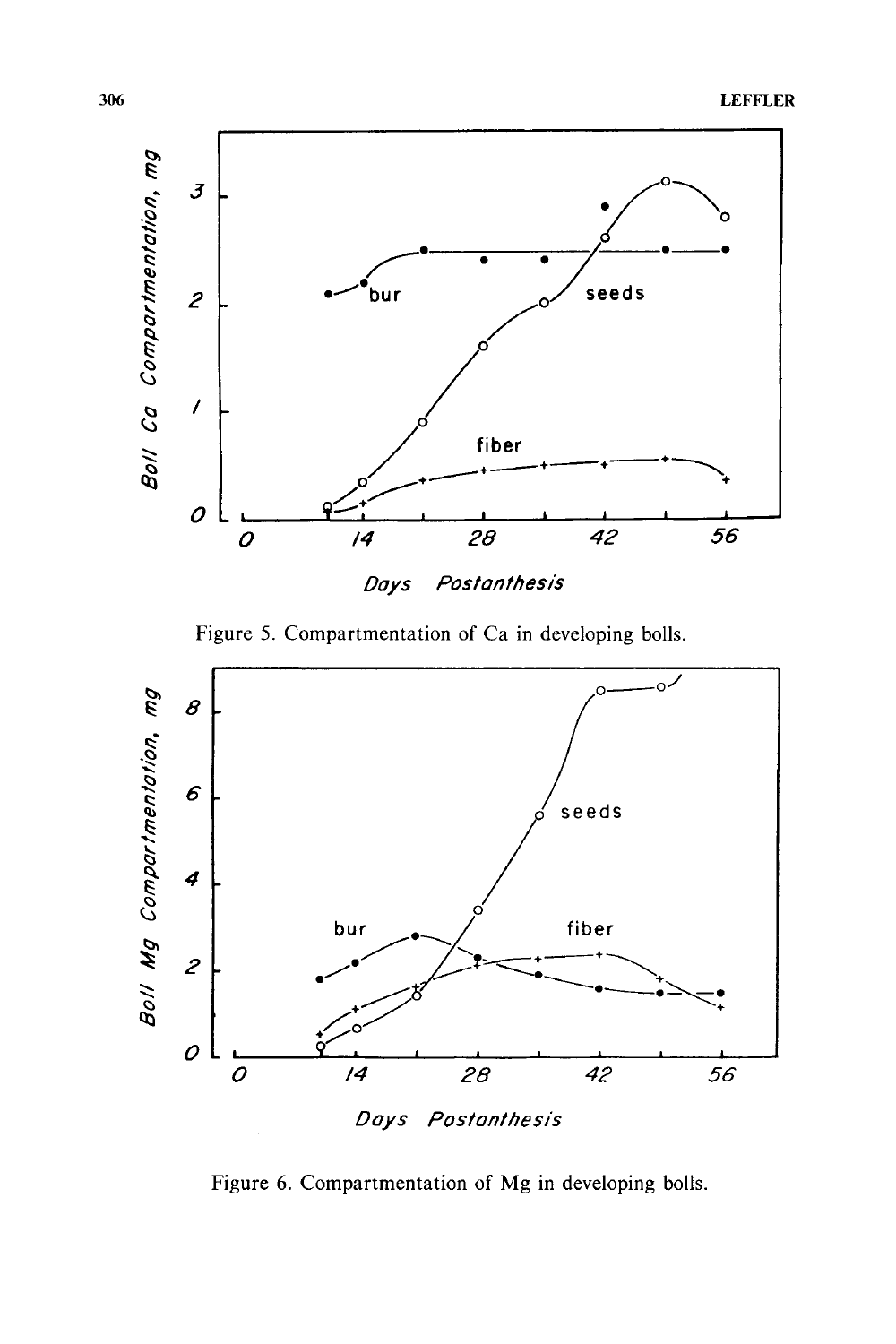#### MINERAL COMPARTMENTATION 307

#### MAGNESIUM

The magnesium (Mg) in the developing boll is representative more of a metabolic nutrient than of a truly structural nutrient (Figure 6). Once again, most of the Mg content of the boll is partitioned into the seeds. As with K, Mg appears to be associated with both fiber elongation and secondary wall formation. The Mg contents in the bur and the fiber are dynamic, increasing to peaks early or midway in the developmental period, then decreasing until maturity. The bur exports 46 percent of its Mg between 21 days postanthesis and maturity; the fiber moves out 49 percent of its Mg during the final two weeks of development.

# DYNAMIC RELATIONSHIPS OF NUTRIENT COMPARTMENTATION

By separating developing bolls into components and then analyzing the mineral nutrient complement of each component separately, it has been possible to generate significant information about the physiology of boll formation. Boll development has been considered to cover three separate but overlapping phases: enlargement, filling, and maturation (see Chapter 20). The enlargement phase begins at anthesis and lasts for  $3$  to  $3\frac{1}{2}$  weeks. During this time, the seed volume is established, much of the fiber elongation occurs, and the structural housing for the boll grows to final dimensions. This structure, the bur, is also the predominant sink for mineral nutrients during this phase of development. Some of the minerals accumulated in the first 3 weeks are required strictly for boll enlargement; others, however, appear to be accumulated as a ready reserve from which the demands of other growing components can be met later.

During the second, or filling, phase, the predominant growth is inside the boll; the seeds and the fiber continue growth through about the sixth week of development. Each acquires a significant complement of mineral nutrients during this phase. Although most of the mineral nutrients acquired by these internal structures are newly arrived to the boll, a lesser but significant proportion of the total may be derived from nutrients that are exported from the bur. The potential contribution of the bur to the other boll components appears to be greatest for nitrogen and magnesium and lower for phosphorus. It appears not to be significant for either potassium or calcium.

The maturation phase of boll development may yet prove to be the most interesting of the three, especially from the standpoint of mineral compartmentation. This is the phase that has generally been overlooked when only dry weight measurements have been made; yet, there are relatively massive shifts in the compartmentation of mineral nutrients during this final fortnight of formation. Similarly, both the quantity and the quality of cotton seed proteins shift significantly during the final two weeks of boll development (King and Leffler, 1979).

The importance of the maturation period may be better understood when the degree of nutrient import to the seed is more fully identified. During this phase,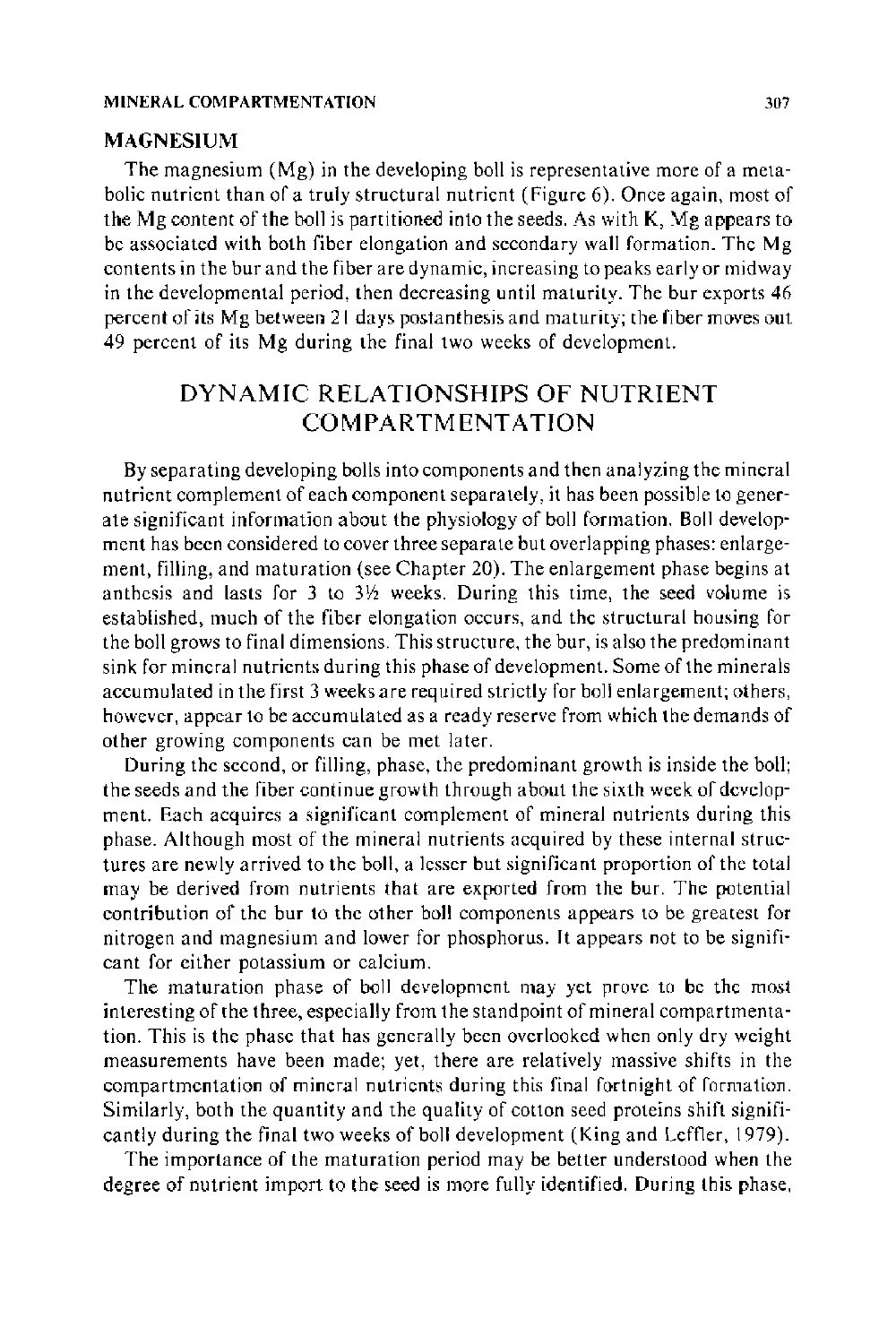the seeds accumulate about one-third of their nitrogen, one-fourth of their phosphorus, one-eighth of their potassium, one-seventh of their calcium and two-fifths of their magnesium. Simultaneously, the fiber loses three-fourths of its phosphorus, three-fifths of its potassium, one-fourth of its calcium and half of its magnesium. These changes, coupled with those in the bur, demonstrate the relative magnitudes of mineral nutrient redistribution among the components of the boll within a comparatively short time (Figure 7). Further, these data strongly suggest that the several boll components remain physiologically interconnected and interdependent as long as the boll remains closed, and that normal boll development continues through boll opening. For these reasons and because seeds harvested just before boll opening have been found to be of poor quality (Leffler, 1980b; Halloin, 1981 b), the maturation process must be regarded as an important ontogenetic period, not simply a relatively quiescent one.



Figure 7. Relative changes in mineral nutrient contents of the boll components during the maturation phase.